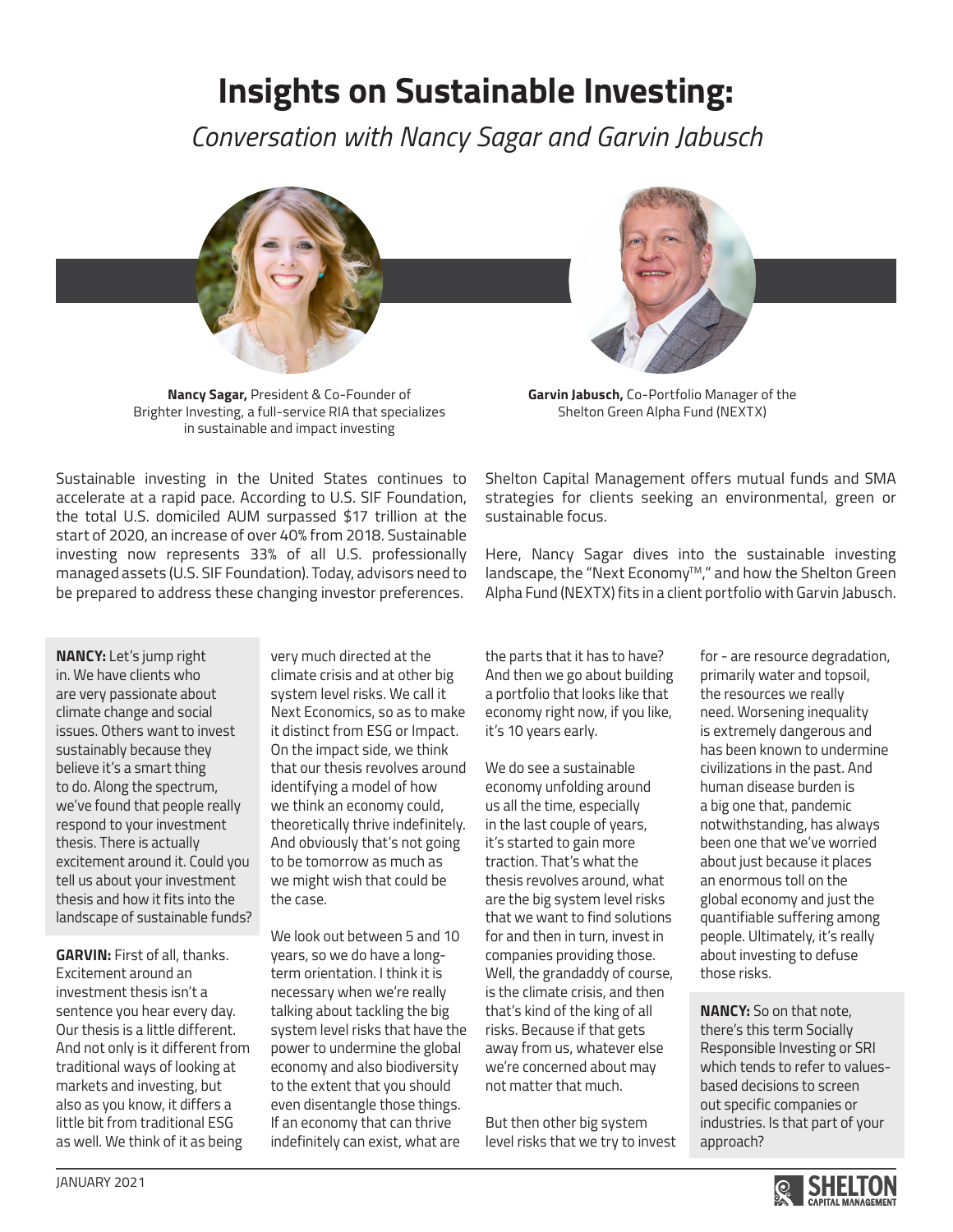**GARVIN:** It is, but we have our priority stack arranged in a slightly different way. We want to really hit the existential risks, to borrow your term back, first and foremost. Because we think that's where the value is going to roll up. There's another part to that in terms of portfolio management around making sure we own the best innovation and the best intellectual property assets for how to tackle those risks. But leaving that aside for a minute, the other ESG parameters, such as better diversity, being a better place to work, being a good corporate citizen on the governance side and on the social side, providing educational opportunities. All those wonderful things are in our evaluation, but they come after what does the company actually do?

What you'll see in a lot of ESG strategies, is focusing on ESG score ahead of what the company does. And we view that as a mistake. We think that the clearest line of site to whether a company has impact is seeing where it gets paid. Where does it earn its revenue? What does is actually get paid to do? It's almost like bringing a private equity approach to public stock equity management. It means we need to evaluate each individual company on its merits as opposed to just filtering down an index via ESG scores. That approach isn't going to work as well because again, it puts your priority stack out of order. We want a company that is going to solve for a system level risk and then once we've convinced ourselves that a company is doing that, then we will turn up its weighting or its sizing in a portfolio including NEXTX on the basis of its other ESG criteria.

**NANCY:** There are active and passive approaches to sustainable investing, and you take an active approach. Can you tell us more about that?

**GARVIN:** Right now, I think passive is tough because there aren't good indexes that reflect what an economy that could thrive indefinitely looks like. What you have with ESG indices are, again, these relativistic scoring systems overlaid over existing indices. If you grab the S&P 500 and push it through an ESG filter and end up with most of the holdings of the S&P 500. As opposed to looking for the best solutions wherever they might sit inside or outside of an index. We find that the best solution sets end up giving you actually a really high active share. Which is interesting for a couple of reasons. One, it's a fresh look at markets that gives clients, such as you guys and your clients, a different exposure to the markets than they're going to have with the rest of their holdings, almost whatever those may be. It's a great way for folks to diversify.

And then secondly, it means I have every opportunity to earn some alpha. If you subscribe to modern portfolio theory, cold-hot and want to correlate with your benchmark, by definition you're saying, I'm not even going to try to earn much alpha. Maybe a little, maybe I'll outperform my benchmark by a few basis points, but basically, you're going to get beta. So it's interesting to me on two fronts. One, it takes away any indexing to get impact. It takes away any opportunity to earn alpha, or much alpha anyway. And it also locks up your investment dollars in indexed companies and doesn't give you a shot to grab any active share

and therefore go after the most interesting, brightest, disruptive, best IP-owning stacks of solutions. Many of those sit outside of the indices still.

**NANCY:** What role do sustainable/Next Economy™ investments play within a portfolio? Is this a core strategy? Is it a sleeve? Something to explore?

**GARVIN:** You know, some advisors do think of us as a satellite. I think it should be core. We're perfectly well diversified. We're in every sector and industry. Not subindustry, because within energy, no, we're not in oil and gas or coal, but we do have tons of energy exposure. On a 40 Act basis, yeah, we're perfectly diversified and in compliance with all those regulations. Now, if what you want to do is grow your purchasing power into the future, the point of investing, then you need to be in front of the innovations that define the future. And therefore, I believe our strategy should be core if what you want to do is have more purchasing power in the future than you do today. The reason indices have had a hard time keeping up with us the last couple of years is because what you see is tech and renewable energy and biotech gaining market share. You have a little bit of that in the old time indices, but you also have the oil and the gas.



And not so much coal anymore because they have fallen so much and been kicked out of the indexes. However, a lot of legacy companies that are just giving up market share to the new way of doing things. I can say the same of biotech for that matter, within the realm of big pharma and healthcare. In terms of positioning yourself to grow your money going forward, it makes sense to be in front of the stocks that are gaining the market share going forward. Indexes don't contemplate that. They wait until a company has grown so much that it qualifies for the index at which point you've missed a great chunk of the company's long-term growth.

**NANCY:** The Next Economy™, NEXTX....you're referring to the future. But is this happening right now as well?

**GARVIN:** Thanks for asking that, because yes. We launched our first strategy on New Year's Eve of 2008 so we would have full year track record for 2009. And back then, Next Economy™ as a term, that was what we were calling it. And it made sense because it was just starting. Solar and wind weren't an appreciable percentage of the world energy mix. Now they're about 20% of the US energy mix. While, still not nearly where they need to be to get us to zero carbon, but wow, from 0 to 20% in 12 years? That's phenomenal growth. Talk about grabbing market share, this is what I mean when I talk about stock picking and returns.

We do see it unfolding all around us. 12 years ago, when we did launch that first strategy, we thought, this transition is taking longer than we thought. We thought